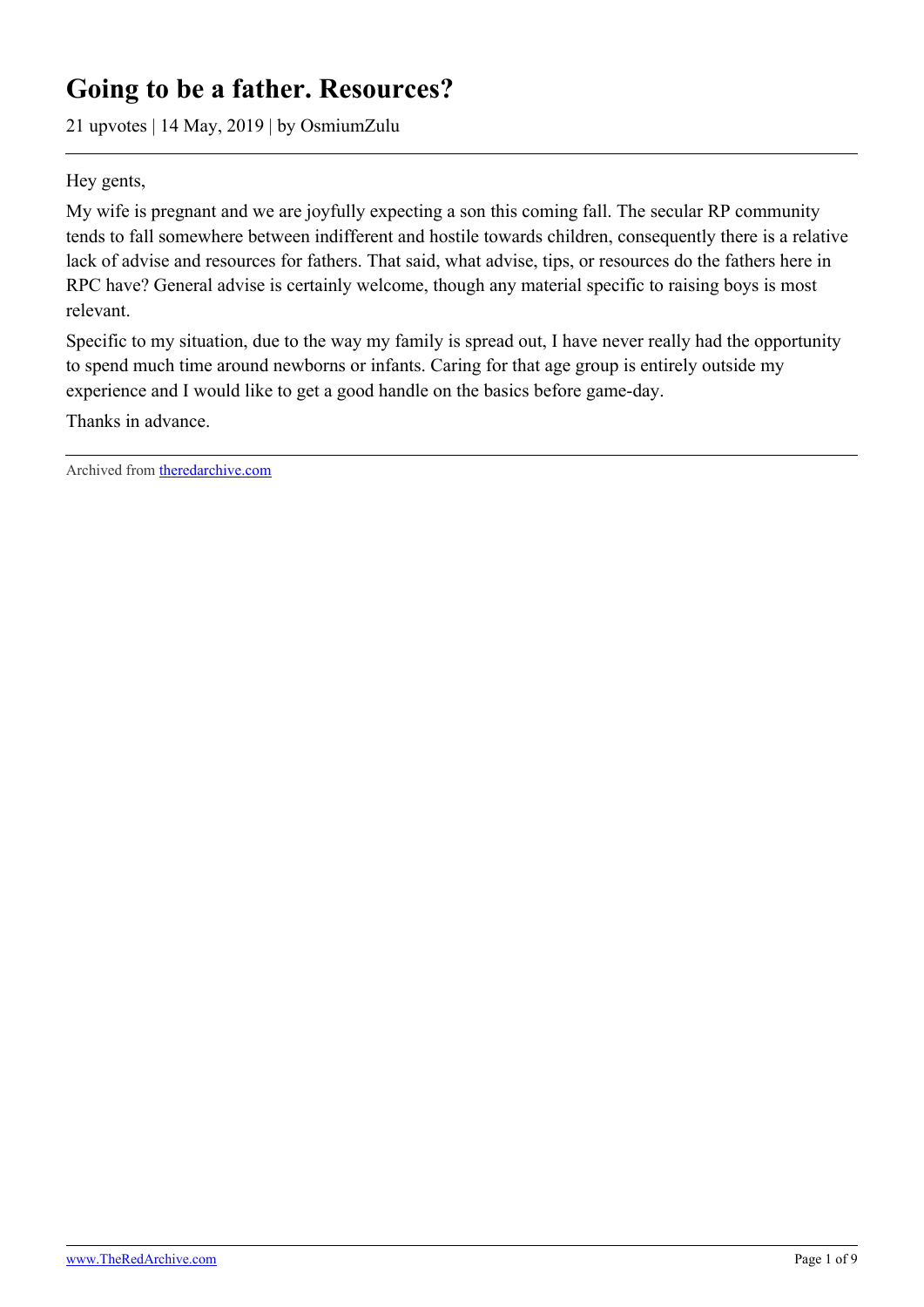## **Comments**

[redwall92](https://old.reddit.com/user/redwall92) • 11 points • 14 May, 2019 07:46 PM

I don't think the secular RP community is hostile towards children or even indifferent. Most men just don't know how to make decisions in their own home, so life just plain sucks for the man, the wife, and the kids. Crap rolls down hill. And a wife and a child both know how to raise a stink when the captain isn't leading well.

I think the main thrust of RP remains the same when dealing with a wife, a child, a church-mate, a co-worker, etc, etc.

You do you.

Just like you can't own your wife's emotions, don't own your kids emotions.

You want to live a happy life? Then do it. Kids (and wife) are welcome to come along. As they get older, they'll probably think about not coming along from time to time. Let them think that if they want. Don't break frame just to make kids happy. But don't let your ego get in the way when you muck something up.

You've got a bigger crew now. You should be focusing on your mission while giving your crew an ageappropriate vision for them to have a part. Kids want to be a part of something bigger than their own problems. Your job is to be doing something bigger than the latest XBox game. They'll want to play in your life as long as you're not a hard-butt downer in their life.

[redwall92](https://old.reddit.com/user/redwall92) • 3 points • 14 May, 2019 07:46 PM And congrats, man!! [OsmiumZulu\[](https://old.reddit.com/user/OsmiumZulu)[S](https://theredarchive.com/r/RPChristians/comments/bon39o/going_to_be_a_father_resources/)] • 2 points • 14 May, 2019 09:00 PM

Thank you, and thanks for the advice. Lots to consider.

[g\\_e\\_m\\_anscombe](https://old.reddit.com/user/g_e_m_anscombe) • 7 points • 14 May, 2019 08:51 PM\*

Read The Vanishing American Adult by Ben Sasse.

Pregnancy is a weird thing. Mothers have and develop intuitions. You don't have to respect everything a mother thinks is right, but if you've done a good job picking a wife you can err on the side of trusting her.

Hire a doula. They are worth every penny. The pregnancy medical-industrial-complex has stripped women of agency and removed the sources of feminine knowledge to be inaccessible to women. My husband said reading The Birth Partner was helpful.

Continue to work on owning your stuff. Babies throw all of life into chaos. Be patient with your wife as she works out routines, and give her space as she figures things out. Encourage her to keep trying as she encounters the challenges of breastfeeding. Don't try to save her - just try to help her, if that makes sense. And don't feel guilty for saying no if something's not working. That's a sign you need to build a different system. As best you can, protect one another's sleep. That can look different in many ways (some sleep train, we cosleep in shifts) but sleep is foundational to all the rest.

And pray. Ask God for guidance when things are unclear and for patience when things are hard. Ask God for mercy when you just can't muster the extra strength to do x. Ask God for strength when you know you must do y. Children seem to be a tool to help us learn to pray without ceasing.

[OsmiumZulu\[](https://old.reddit.com/user/OsmiumZulu)[S\]](https://theredarchive.com/r/RPChristians/comments/bon39o/going_to_be_a_father_resources/) • 2 points • 14 May, 2019 08:59 PM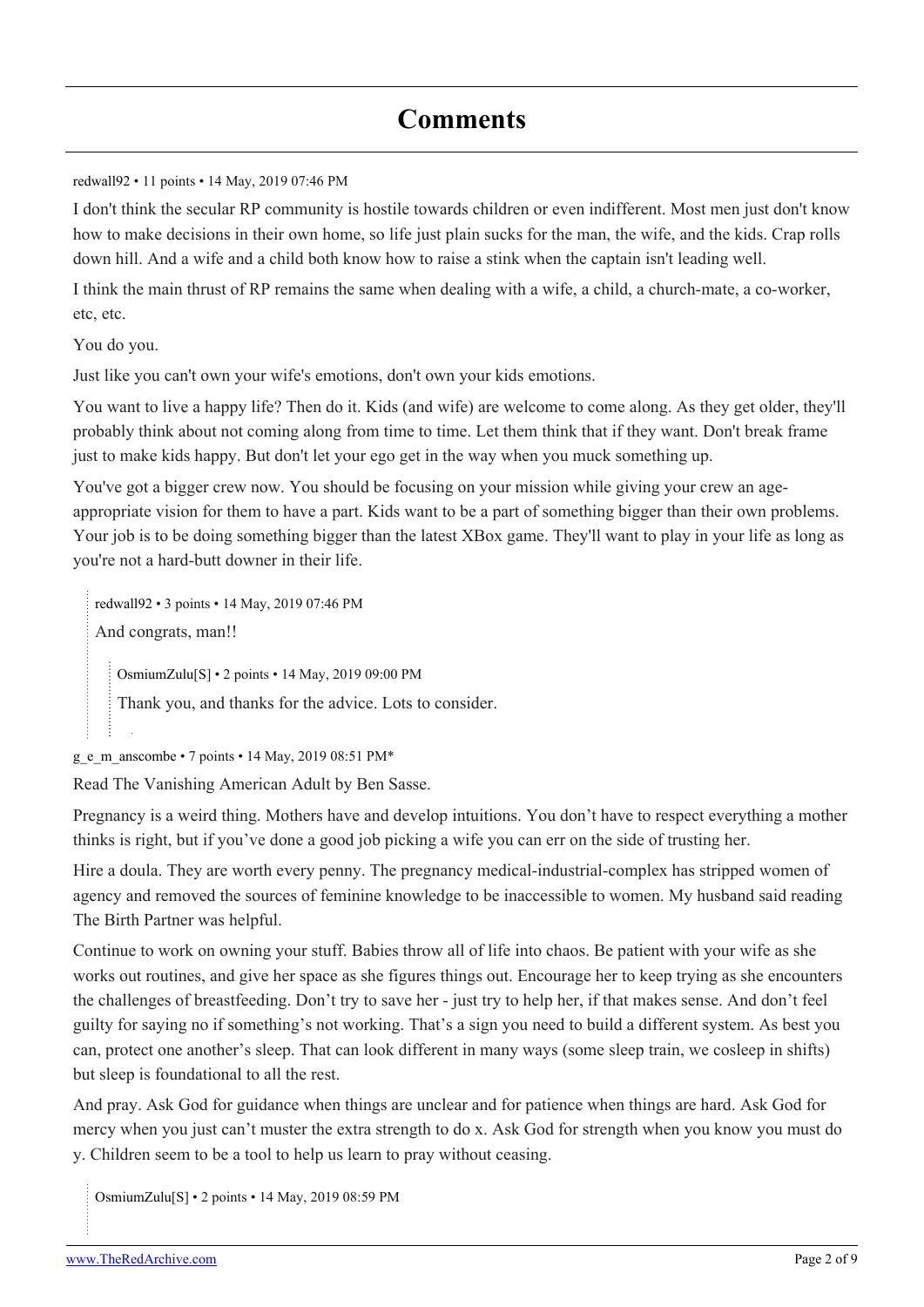Thanks for the recco. I'll check it out.

[Hannelore010](https://old.reddit.com/user/Hannelore010) • 1 point • 27 May, 2019 12:55 AM

I'm a mother to 9 and this is all good advice

### [Stackerjam](https://old.reddit.com/user/Stackerjam) • 5 points • 15 May, 2019 02:59 AM

No one is fully prepared for an infant but the advice given so far is good. Here's my five bobs worth: 1) As already stated by the guys, keep working on yourself as a man and leader of your family. If you lead and your wife follows guess what? The kids will fall into line. If you and your wife have differing agendas the kids will pick up on this. 2) Be involved and active with your child from day one. This may mean adjusting your work hours or hobbies to the new family member. Use your judgment. 3) Do not, and I repeat, do not shy away from discipline as they get older. This is a tough one for many guys raised in a new age pansy world but discipline is vital and it comes in many different forms and methods. You'll discover when to start using it. Mainly when they discover they can make decisions. Be consistent, be fair but firm and clear. Try not to lose your cool maintain frame. Don't be afraid to be the bad guy/bad cop. 4) Discipline is useless if the home and family is not a loving, supportive and fun environment. See point 1 for a starting reference. 5) Have regular meals together. 6) Do fun stuff as much as possible - after dinner, on weekends. 7) Set a clear bed time routine - bath, dressing, teeth, story, prayer, discussion about their day. 8) Fully embrace the awesome power of wrestle time with dad! I LOVED this time with my kids and we still laugh about the things that happened during these nightly rough ups. This applies to boys and girls. 9) Be active in the sports or hobbies they choose. You can teach them a tonne of stuff by what they experience in these activities ie work hard, play hard, respect the ref, learn to lose, learn to fight through pain and discomfort, deal with idiot team members etc.

If I think of some more I'll post later.

[OsmiumZulu\[](https://old.reddit.com/user/OsmiumZulu)[S\]](https://theredarchive.com/r/RPChristians/comments/bon39o/going_to_be_a_father_resources/) • 1 point • 18 May, 2019 09:10 PM

Helpful stuff. Thanks for taking the time to put that list together.

Be involved and active with your child from day one. This may mean adjusting your work hours or hobbies to the new family member. Use your judgment.

I've been working on this one recently, my line of work has highly demanding and irregular hours. To provide a stable consistent home I will likely be changing careers when I find something suitable.

Do not, and I repeat, do not shy away from discipline as they get older. This is a tough one for many guys raised in a new age pansy world

Fortunately both our parents were old school on discipline. I got some well deserved whoopings at times and have since thanked them for it.

[mwggw](https://old.reddit.com/user/mwggw) • 4 points • 14 May, 2019 09:16 PM

Congrats! The first few years of raising a child have been simultaneously the most difficult and most joyful years of my life. It's similar to marriage- it pushes on you and can be very challenging, but it also becomes evident that this is God's design.

The most helpful book I read was called "The Birth Partner" by Penny Simkin. She comes from a very naturalistic approach which I didn't fully buy into, but her explanations of how everything works is incredibly well done. And she balances the "all natural" approach with a more medical approach very well too- I felt the book helped me gain a pretty balanced view.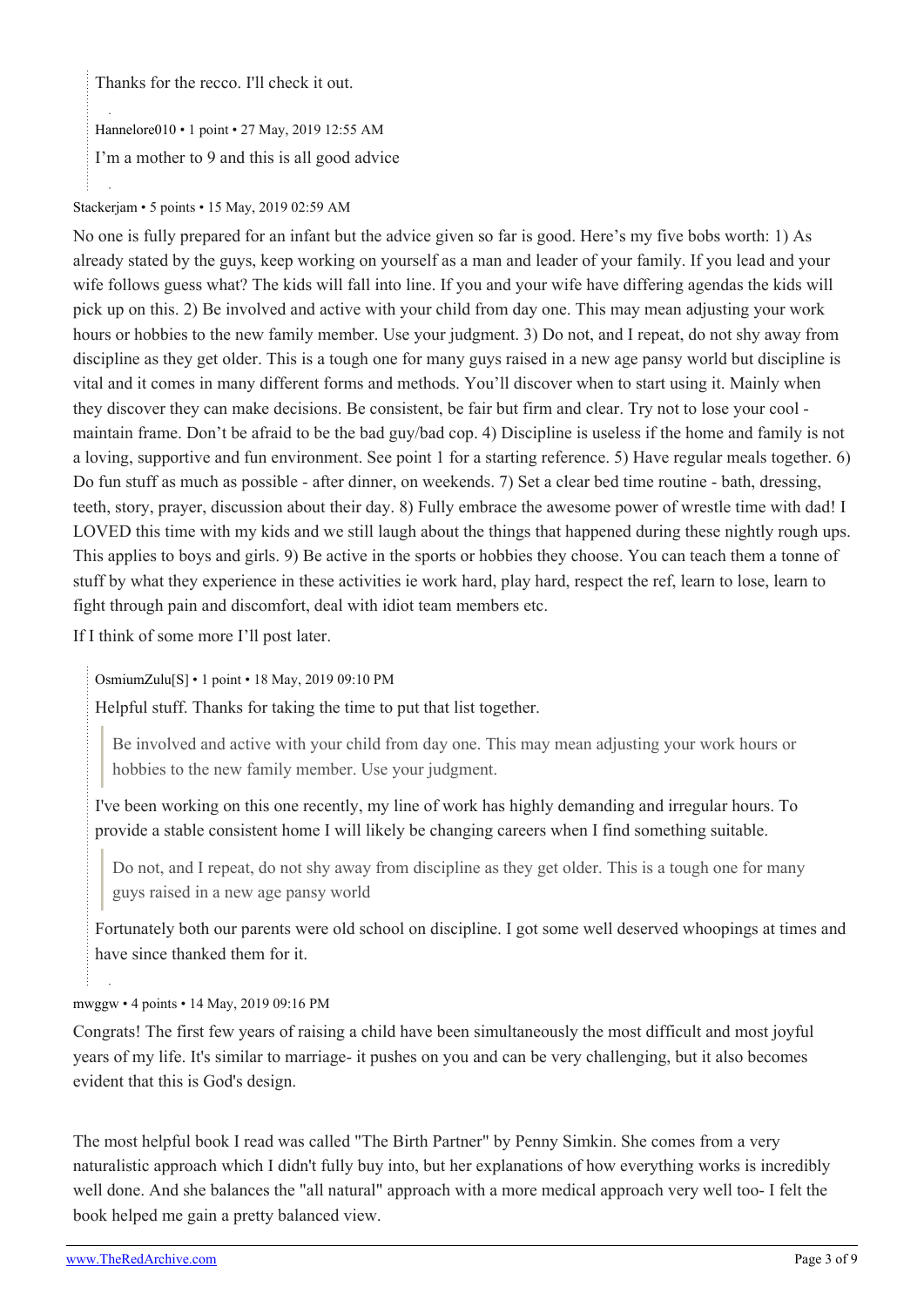For me, reading up and being knowledgable was very important in maintaining frame with my wife. I wanted to be able to calm her fears with some authority, and also have a knowledgeable voice when making decisions and discussing options. Obviously I wasn't a tyrant about it and we went with her preferences on pretty much everything, but I wasn't just sitting on the sidelines while she managed everything. That made a huge difference in her not feeling alone.

[OsmiumZulu\[](https://old.reddit.com/user/OsmiumZulu)[S\]](https://theredarchive.com/r/RPChristians/comments/bon39o/going_to_be_a_father_resources/) • 2 points • 14 May, 2019 09:34 PM

Awesome, great recommendation. I'll add it to my list.

Your points on maintaining frame by having knowledge ahead of time is exactly when I posted this, I am sure it will make a big difference.

[SteelSharpensSteel](https://old.reddit.com/user/SteelSharpensSteel) • 5 points • 15 May, 2019 12:27 AM

Be prepared to never sleep again. Good times, and congrats!

[SeamusAwl](https://old.reddit.com/user/SeamusAwl) • 2 points • 15 May, 2019 09:25 PM

Not true. My 2nd child slept through the night all the time. My wife says otherwise, but I know she is full of it. I got plenty of sleep.

[SteelSharpensSteel](https://old.reddit.com/user/SteelSharpensSteel) • 2 points • 16 May, 2019 12:08 AM

Har har.

[OsmiumZulu\[](https://old.reddit.com/user/OsmiumZulu)[S\]](https://theredarchive.com/r/RPChristians/comments/bon39o/going_to_be_a_father_resources/) • 1 point • 18 May, 2019 09:11 PM

Thanks!

Fortunately I have always had fairly minimal sleep needs. Nonetheless, I am already trying not to take a full night's rest for granted haha

[SeamusAwl](https://old.reddit.com/user/SeamusAwl) • 5 points • 15 May, 2019 05:46 PM

I have some simple advice....

1). God has gifted you with an incredible responsibility. But sooo worth it.

2). The infant and toddler years are the mother's to cherish. Yet you should take time alone with your son and have him rest on your bare chest. It is a critical bonding time for you with your child, and gives mom a break.

3). The rambunctious 3-7 years. These are all yours. Its serious play time. For me and mine it was lots of tickling, racing eachother with fake injuries, and general goofing off with them.

4). The remaining time is spent being present in their lives.

But the whole time, they are like little velociraptors. Constantly testing the boundaries. You need to hold those boundaries whenever they test them and relax them when you feel its time. Its how they know they are loved.

Aside from that, broken record everything you tell them:

Kid: Can I have/do X?

Me: No!

Kid: Why not?

Me: Because I said no.

Kid: yes, but why?

Me: Because No came out of my mouth.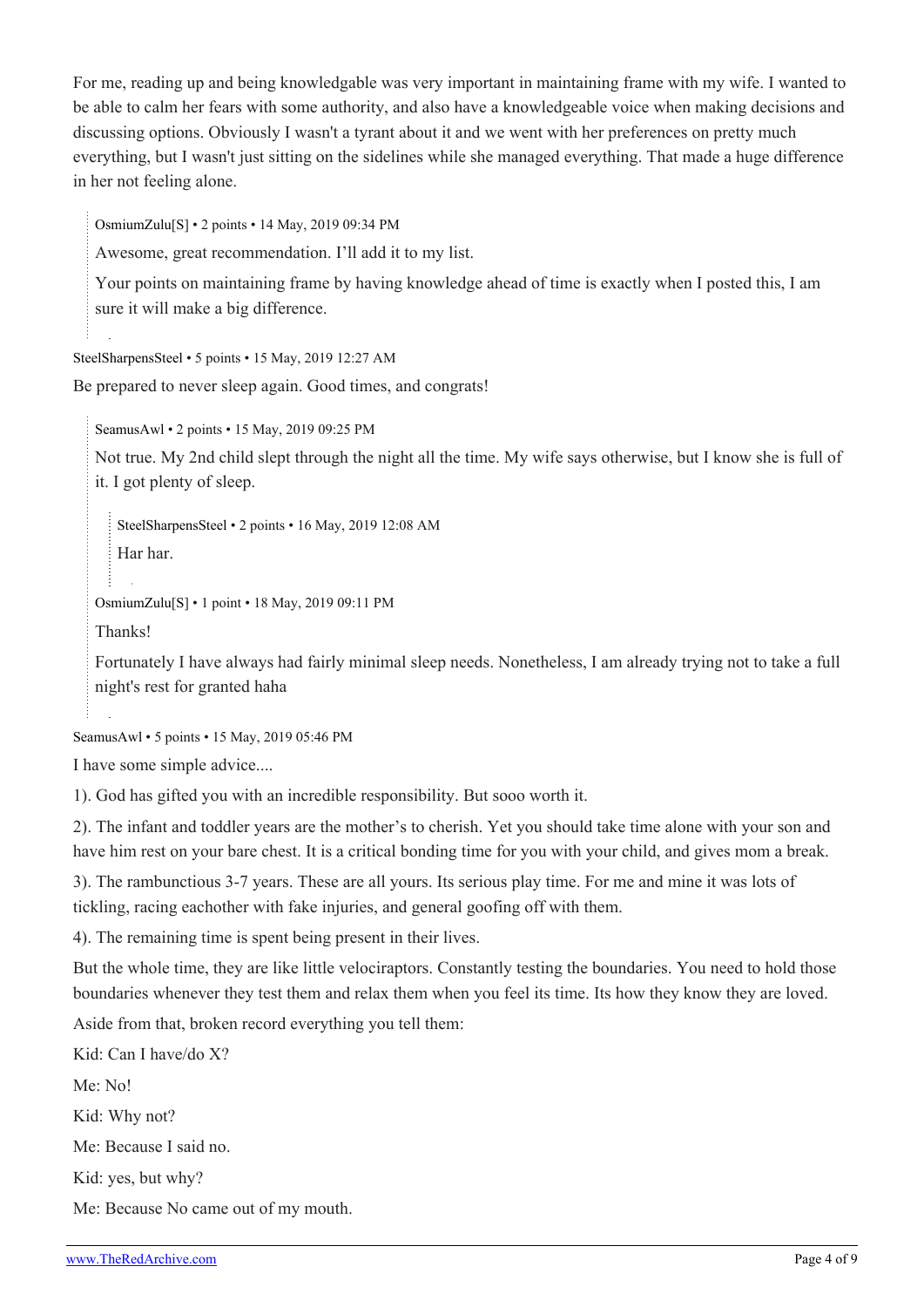Also:

Kid: Can I get/do X? Me: Did you clean your room? Kid: no, bit I would.... Me: (interrupting) So you are cleaning your room.

Kid: i will, but first...

Me: (again interrupting) is your room clean?

These are actual exchanges i have with my daughters. If it doesnt get old for them, it doesnt get old for me.

[SeamusAwl](https://old.reddit.com/user/SeamusAwl) • 4 points • 15 May, 2019 05:49 PM

A final note.

When you come home and they beat the dog to the door to give you a hug. Hold it until they let go first and cherish that moment the most. My 10 year old still beats the dog and nothing that happened at work matters anymore cuz Daddy's Home.

[OsmiumZulu\[](https://old.reddit.com/user/OsmiumZulu)[S](https://theredarchive.com/r/RPChristians/comments/bon39o/going_to_be_a_father_resources/)] • 2 points • 18 May, 2019 09:06 PM

That's awesome, I look forward to it.

I appreciate the outline of what to expect throughout their early life.

But the whole time, they are like little velociraptors. Constantly testing the boundaries.

Given my personality and line of work this is actually one of the parts I actually feel most prepared for. Helping my wife maintain the boundaries may take a bit of effort at first; she is a pleaser and sometimes has a hard time saying no. She's gotten much better at it over the years but I have a hunch it will be more challenging to say no to our kids than a relative stranger.

[Red-Curious](https://old.reddit.com/user/Red-Curious) • 3 points • 17 May, 2019 03:35 PM

Late to the party on this post, but here's what I came up with when in your shoes.

#### **The Purpose of Parenting**

You can't measure your success as a parent if you don't know what your goals are as a parent. These goals are neither overly broad ("I want him to grow up to be a godly man") or overly specific ("I want him to be a cardiovascular surgeon by the age of 35"). They are informed by the way God has parented us.

The world will tell you that the goal of parenting is simply to have an emotionally positive relationship with your children. If they walk out the door at the age of 18 knowing that you love them and are proud of them - no matter whether they deserve it or not, then you will have succeeded. This is total garbage. I study child psychology literally every single week and review the research. It's part of my job in knowing how to approach custody cases. The evidence is just not there. It sounds good to emotionalist liberals, but there are countless people who felt loved by their parents who still wound up leading very unsuccessful, unfulfilled lives, struggling with depression, loneliness, unable to connect in a community, lacking meaningful romantic relationships, etc.

God does not tell us that a person is mature when they feel loved by him. Rather, he says through Paul: "Let those of us who are mature think this way, and if in anything you think otherwise, God will reveal that also to you. Only let us hold true to what we have already attained. Brothers, join in imitating me, and keep your eyes on those who walk according to the example you have in us" (Phil. 3:15-17).

That is, maturity comes from learning how to live in the example of our parents - and it is made complete when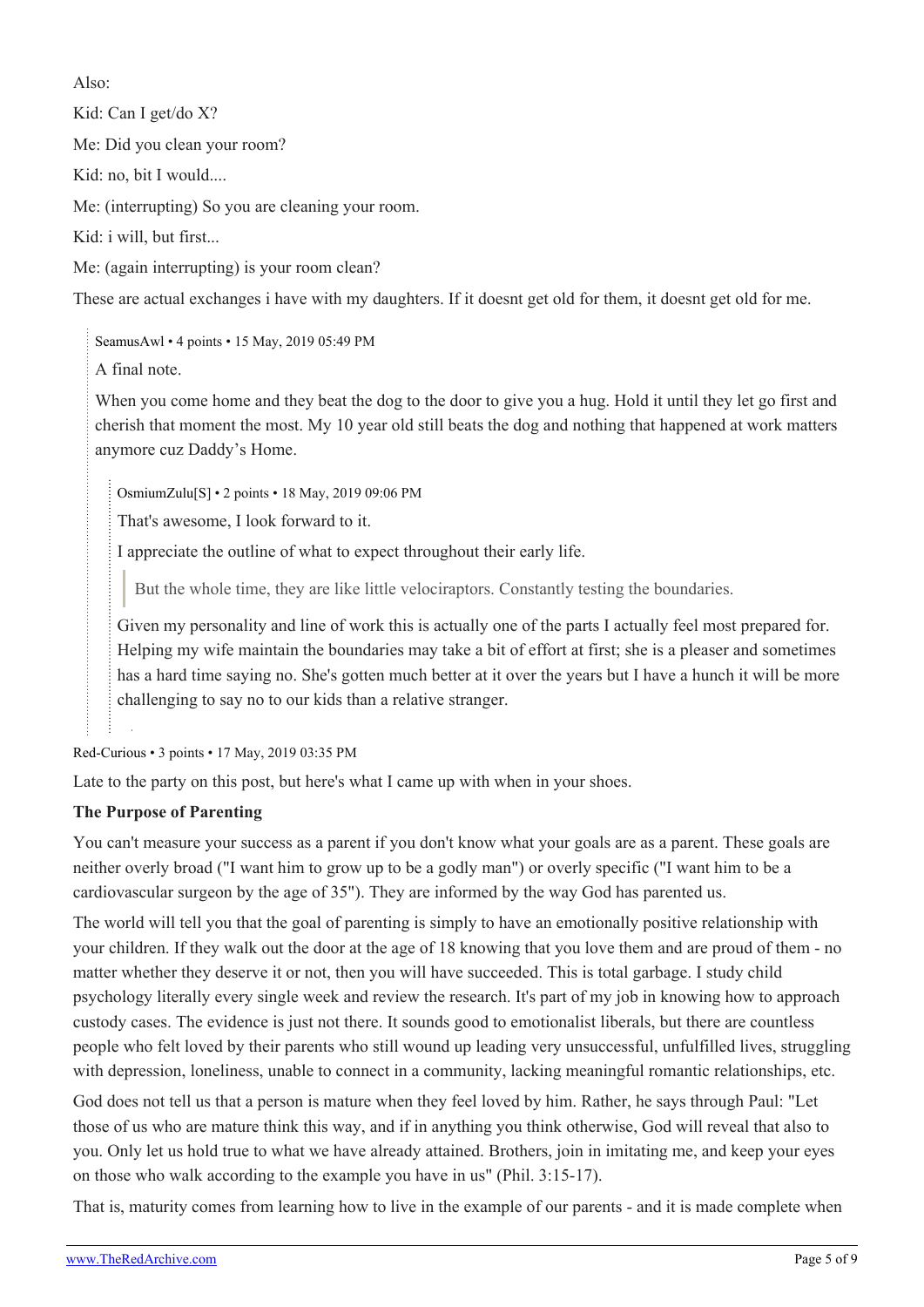we no longer need our parents, though we may certainly still want them around. I don't take this to mean every single detail of our lives, just as Jesus doesn't compel all men to take up carpentry as their career. But it does mean that maturity comes from developing the same driving force in our life as our parents, which Paul explains in the preceding verse: "I press on toward the goal for the prize of the upward call of God in Christ Jesus." That is where spiritual maturity comes from - when we can emulate this "straining forward to what lies ahead"  $(v14)$ and an orientation toward achieving clear life goals. The same should be true of earthly maturity: that our children recognize their parents' goals and are able to strive to achieve the mission set out for the - which only works productively if we get our goals from God.

While I don't know much about what he teaches generally, I did read a book on parenting by Chip Ingram. The entire foundation of his book was that the primary purpose of parenting is to teach children how to obey. If they can learn to obey you, they can learn to obey God. I find it hard to argue with that conclusion - especially given all the talking I do about the parallel between the tangible and the spiritual. Just as tangible parenting helps us understand spiritual parenting with those we disciple, so also does *being parented* for a child by their physical father help them understand how to be spiritually parented by their Father.

In short, my goal as a parent is to teach my children how to obey and to give them a purpose bigger than their own self-interests that they can pursue, which will make a difference for eternity - a purpose that my Father passed down to me through my physical parents and through the man who God used to give me spiritual life.

Get on board with a purpose for your parenting and orient everything around that. As always: **Mission matters, nothing else.**

#### **Methodology**

With my stated goal above, how do I go about accomplishing this? Here are some practical tips that will mostly apply over a long period of time, and not necessarily during the first year of your child's life.

First, Kids are born believing that they are the center of the universe. They're not. Have your own agenda and let them know consistently: "You are important to me, but you're not *the most important thing* to me, and I do not orient my life around you."

Second, boys in particular get stifled enough by society as-is. They have ambitions and desires and crazy ideas that are totally risky and unsafe. Everyone tells them they shouldn't be this way and that they should just chill out and avoid these adventurous pursuits. This is how boys become feminized. Learning to obey the word "no" is crucial to a boy, but it must also be well-placed. If you can waken his adventurous spirit by finding a way to say "yes," then do it. For example: my son wanted to play with a hammer once. My wife immediately said no. It's really dangerous. He could break himself or something else. Makes sense, right? Don't let kids play with grown-up tools. Screw that. "Yes, you can play with the hammer - just wait until I can do it with you." See how easy that is? Adventurous spirit alive, appropriate cautions taken.

Third, do things WITH your children, not just FOR them or merely telling them what to do or how to do it. I defer back to 208 as the simplified methodology of disciple-making I see in Jesus life:

**Tell them what.** Verbally explain to your children who you are and what you expect of them - both in the moment and on broader life goals. This is only the first step because it's probably the least important of all of them.

**Show them how.** Actually do things in front of them or show them through guided motions. A classic example is when the guy wraps his arms around a girl to show her how to swing a baseball bat. For my kids, when teaching them how to walk, I'd physically grab their legs and move them in walking motions so they would start to learn. When playing tether ball with my son, I show him how to hit the ball at the right angles to go over the other kids' heads by doing it in front of him.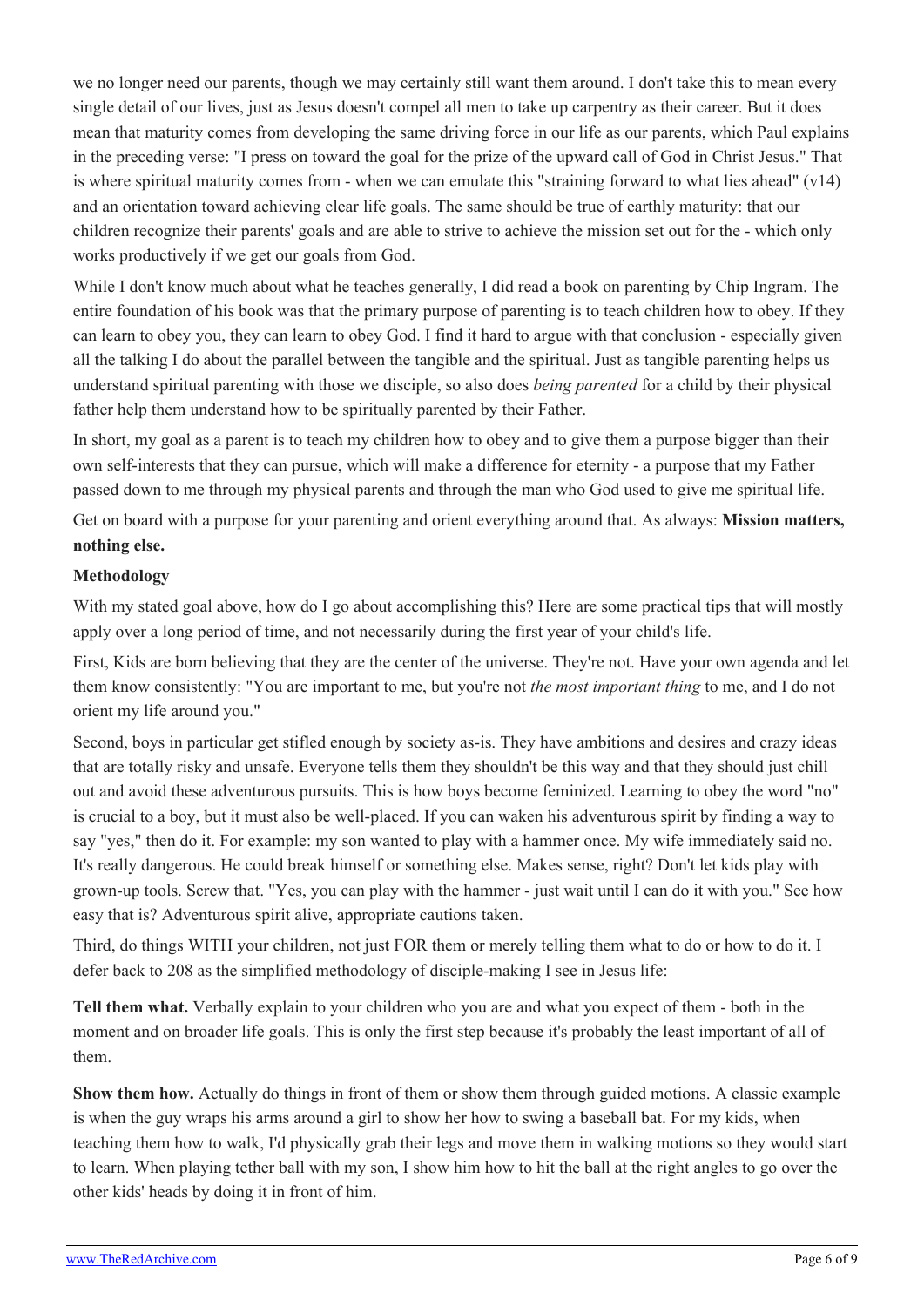Let them try. Once you've shown them, give them a chance. With the tether ball example, he used to want to hit the ball up to go over someone's head. Makes sense to a kid: hit it up to make it go up. After telling him how tension on the rope will cause the ball to swing up if you hit it down, then showing him how it worked, suddenly he understood it and was able to hit the ball effectively on his own.

**Send them out.** After they're competent doing something, you can stop supervising. They should be able to function on their own. My son can go play tether ball with other kids on the playground and employ the strategies I taught him even without me being there to remind him.

**Pass it on.** As a person begins to excel at something, others start to follow them and want to learn from them. My 7yr old son got really good at folding paper into boomerangs and ninja throwing stars. He gets so excited to show me the new ones he makes after school. Other kids saw him doing it and wanted to learn, so now he's teaching other kids how to do it too. This is beautiful. I didn't have to arrange for this - but there are many things where I do have to be intentional about ensuring my son passes on the things I've taught him to other people. "Do you have any friends who don't know Jesus? Wouldn't it be great if they loved Jesus too? Wouldn't it be cool if you got to be the one to show them how to be like Jesus?"

Fourth, when in doubt, look to how the Father parented humanity. I used to be harsh against legalists. I now understand the value in it - especially as a parent. In humanity's early days, God crafted a covenant of legalism: follow my commands and I'll bless you. Paul later reveals that God never intended legalism, but that humanity without the Spirit and absent the cross was too blind to understand the full picture of God's relationship with his people. My kids are too young to grasp the way I want to relate with them. So, I have to use clear rules and boundaries to create a safe context for them to be able to love and relate with me appropriately. They don't understand why they must clean their room - only that they must do it. As much as I can explain that it's character-building to let them take responsibility for a small domain I've given them, they just can't grasp that concept intellectually yet. So, the law it is. As they mature, my 7yr old son can now understand bits and pieces of the reason behind the rules I place - that the rules are there both for his benefit and my good pleasure. To that end, embrace the fact that legalsim, while not an end-goal or even a present interest, is still a practically valuable tool for parenting purposes.

Fifth, controlled emotional expression can be very valuable. I firmly believe that we, as humans, do not have the capacity to infuriate God. He does not emotionally react to us, as if I could flip off the sky and somehow he'd get all fiery-eyed. Yet we see examples of God becoming angry at human behavior all the time. Is God losing frame when this happens? I never understood this until I became a parent. This happens about every other night. My kids are sent to bed, but keep getting out of bed. It's usually for stupid stuff like, "I bumped my hand on the wall. Can I get a bandaid?" No, you cannot have a bandaid if you're not bleeding. It's silly kid stuff. Sometimes my wife and I just laugh - amused mastery. But I'm not trying to get my kids sexually attracted to me; I'm trying to get them to obey me. So, amused mastery isn't always the best strategy at developing obedience. Know what is? Daddy gives a stern look and starts walking slowly toward them. They think, "I made Daddy mad! I better get back into bed before he spanks me!" Was I actually mad? No. But I certainly needed to show them that side of me so they can develop a healthy fear that leads to obedience - and then I am well pleased with them when they stay in bed after that.

And I'm out of room ...

[OsmiumZulu\[](https://old.reddit.com/user/OsmiumZulu)[S\]](https://theredarchive.com/r/RPChristians/comments/bon39o/going_to_be_a_father_resources/) • 3 points • 18 May, 2019 08:55 PM

Thanks for this RC, definitely some good stuff to mull over and consider.

Second, boys in particular get stifled enough by society as-is. They have ambitions and desires and crazy ideas that are totally risky and unsafe. Everyone tells them they shouldn't be this way and that they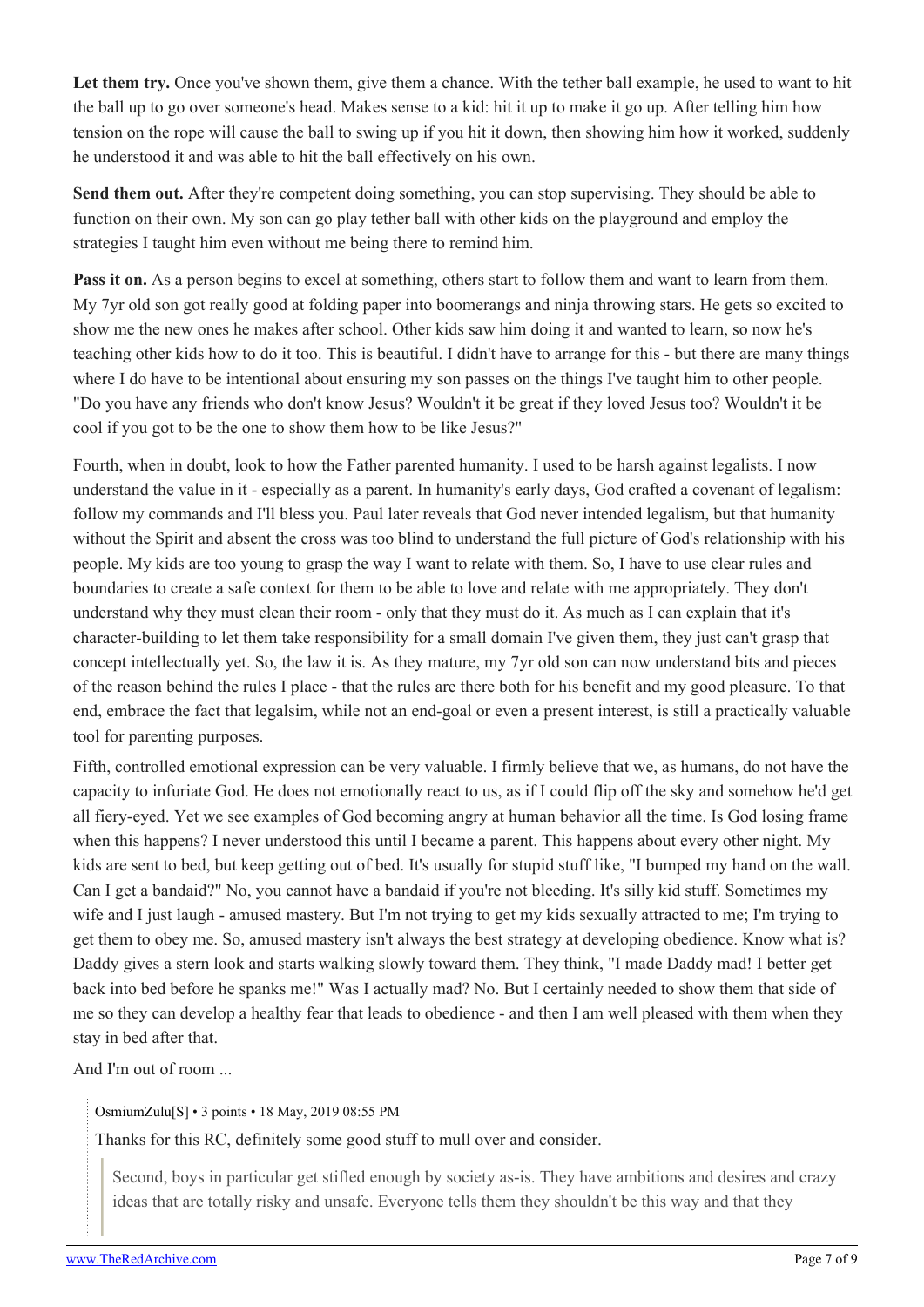should just chill out and avoid these adventurous pursuits. This is how boys become feminized. Learning to obey the word "no" is crucial to a boy, but it must also be well-placed. If you can waken his adventurous spirit by finding a way to say "yes," then do it.

This part especially stood out to me. Trying to find a way to "Yes" without endangering them seems a great way to not only not stifle the boldness in a young boy, but to encourage it. Good stuff.

[chuckus\\_mangionus](https://old.reddit.com/user/chuckus_mangionus) • 2 points • 15 May, 2019 02:29 PM Family Life by Kevin Swanson

[OsmiumZulu\[](https://old.reddit.com/user/OsmiumZulu)[S\]](https://theredarchive.com/r/RPChristians/comments/bon39o/going_to_be_a_father_resources/) • 1 point • 18 May, 2019 09:03 PM

Family Life by Kevin Swanson

I appreciate the recommendation. I took a look into Kevin Swanson and appreciate that he is a confessional believer. I have a few points of contention with the WSC but on the whole it is a great foundation. I added it to my list.

[becoming\\_alpha](https://old.reddit.com/user/becoming_alpha) • 2 points • 15 May, 2019 05:24 PM

You're going to need lots of patience, and having a baby in the house will change the dynamic in your house. Your baby will be adorable, and you'll love him. He'll also drive you crazy being up at all hours. Your wife will have a normal motherly biological urge to care for that baby at all costs. You and your needs and wants will be further down her priorities. This will test your frame, especially the first 6 months. It would be easy to go blue and be butthurt and resentful in this scenario (ask me how I know).

Be a great dad, be involved, take baby and go do something because you want to and because your wife needs a break too. Keep living your awesome life. Keep eating right, lifting, and sleeping (the best you can). Keep leading the family. Someone mentioned your wife's intuition, and that'll be there and it would be wise of you to defer to her on many baby-related things. But you're still the captain of the ship, don't hand over the wheel because your wife is more emotional and more attached to the baby. That will just lead to resentment from her of having to steer the ship while being primarily responsible for the baby as well.

Lucky for you, you're RP aware (something I wasn't when I had infants), and I'm sure you'll handle it better than I did. This will be a challenging and rewarding time in your life, I'm happy for you.

[SingularityOne198](https://old.reddit.com/user/SingularityOne198) • 2 points • 15 May, 2019 06:35 PM\*

<http://modeoflife.org/st-porphyrios-about-parental-education-and-upbringing/>

Best advice on parenthood that I've read so far.

[OsmiumZulu\[](https://old.reddit.com/user/OsmiumZulu)[S\]](https://theredarchive.com/r/RPChristians/comments/bon39o/going_to_be_a_father_resources/) • 1 point • 16 May, 2019 01:06 AM

Interesting read. Thanks for sharing.

[SingularityOne198](https://old.reddit.com/user/SingularityOne198) • 2 points • 16 May, 2019 02:47 AM

You're welcome. May God bless you with strength and fortitude!

#### [RedPillCoach](https://old.reddit.com/user/RedPillCoach) • 1 point • 15 May, 2019 03:58 PM

Welcome to the next level. I see that "what to expect when your expecting" still tops the charts for understanding the pregnant wife. Next you will want to read up on developmental milestones.